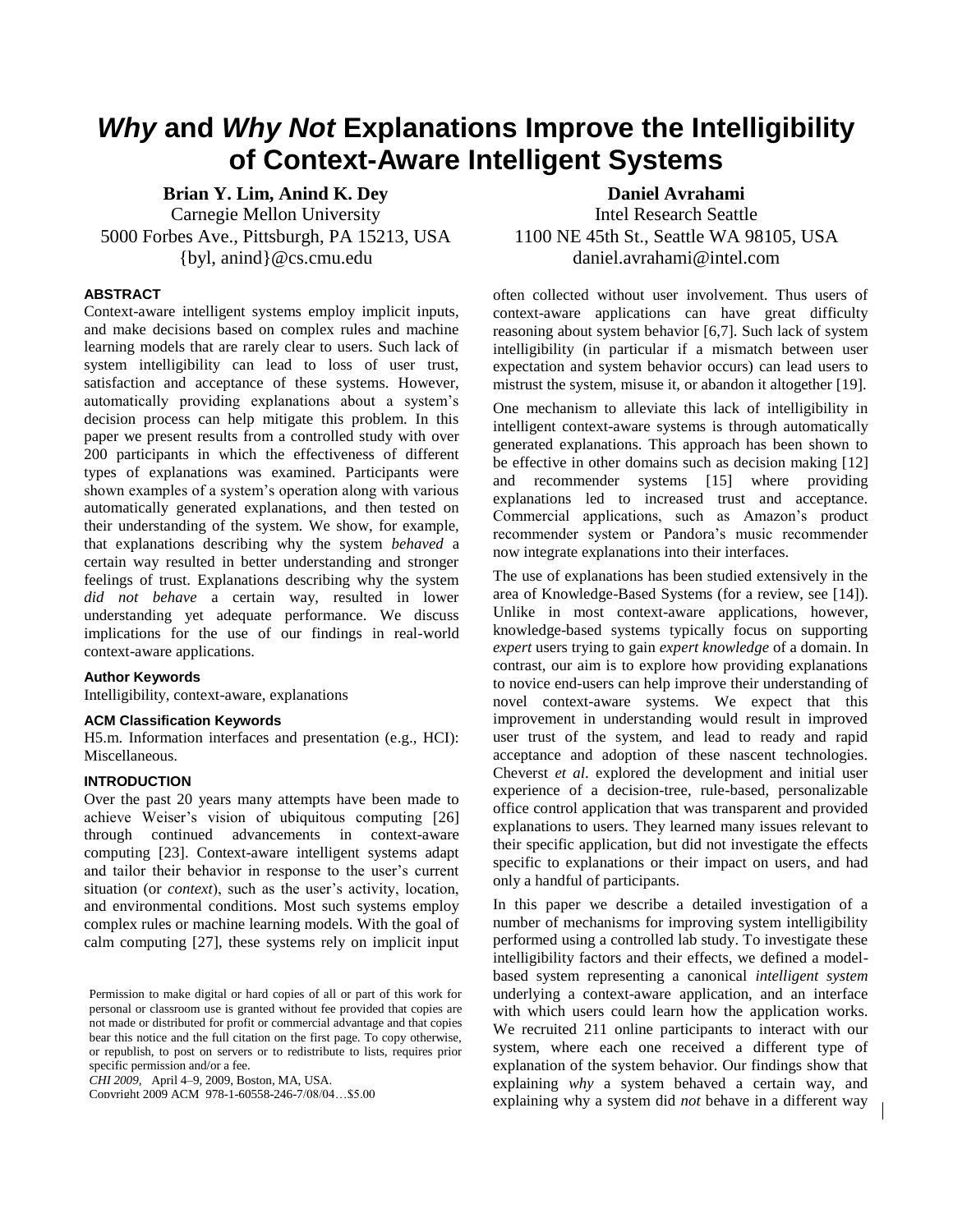provided most benefit in terms of objective understanding, and feelings of trust and understanding compared to other intelligibility types.

The paper is organized as follows: We first define a suite of intelligibility explanations derived from questions users may ask of a context-aware system and that can be automatically generated. We then describe an online lab study setup we developed to compare the effectiveness of these intelligibility types in a quick and scalable manner. Next we describe the experimental setup used to expose participants to our system with different types of intelligibility and the metrics we used to measure understanding, and users" perception of trust, and understanding. We present two experiments in which we investigated these factors, elaborating on the results and implications. We end with a discussion of all of our results and plans for future work.

# **INTELLIGIBILITY**

Much work has been conducted on the generation and provision of explanations, particularly in the domain of knowledge-based systems (KBS) [\[14\]](#page-9-3) and intelligent tutoring systems (ITS) [\[2\]](#page-9-4). Gregor and Benbasat [\[14\]](#page-9-3) present a review of explanations, identifying several constructs often used to generate explanations. In KBS, content type can be classified into a number of categories: *reasoning trace* (providing the line of reasoning per case), *justification* (attaching "deep" domain knowledge), *strategic* (system"s problem solving strategy), and *terminology* (term definitions). In our work, we are particularly interested in the types of explanations that will be most helpful to end-users of context-aware applications.

Context-aware systems can form user confusion in a number of ways. For example, such systems may not have familiar interfaces, and users may not understand or know what the system is doing or did. Furthermore, given that such systems are often based on a complex set of rules or machine learning models, users may not understand why the system acted the way it did. Similarly, a user may not understand why the system did not behave in a certain way if this alternative behavior was expected. Thus, our focus in the work presented here is on explanations that can be regarded as reasoning traces.

While a reasoning trace typically addresses the question of *why* and *how* the application did something, there are several other questions that end-users of novel systems may ask. We chose to look into the following questions (adapted from [\[11\]](#page-9-5)):

- 1. **What:** What did the system do?
- 2. **Why:** Why did the system do W?
- 3. **Why Not:** Why did the system not do X?
- 4. **What If:** What would the system do if Y happens?
- 5. **How To:** How can I get the system to do Z, given the current context?

Throughout this paper we will refer to these as our 5 intelligibility questions, and the explanations addressing each of them as intelligibility type explanations.

Norman described two gulfs separating users" goals and information about system state [21]. Explanations that answer questions 1 to 3 address the gulf of evaluation (the separation between the perceived functionality of the system and the user's intentions and expectations), while explanations answering questions 4 and 5 address the gulf of execution (the separation between what can be done with the system and the user"s perception of that). With a partial conception of how a system works, users may want to know what would happen if there were some changes to the current inputs or conditions (question 4). Similarly, given certain conditions or contexts, users may want to know what would have to change to achieve a desired outcome (question 5).

Some research has looked into providing explanations for these questions. The Whyline [16] and Crystal application framework 20] provide explanations that answer Why and Why Not intelligibility questions for novice programmers and desktop users respectively, but the effectiveness of these explanation types were not compared. In KBS, several expert systems (*e.g.*, MYCIN [9]) provided reasoning trace explanations to support Why, Why Not and How To questions, but the comparative benefits of these were not compared. Instead, follow-up research in KBS has focused on providing justification explanations for the reasoning trace, and explaining problem-solving strategy used. Since context-aware systems are not primarily about inferring decisions from deep knowledge bases, we keep our focus on reasoning trace explanations.

This paper deals with providing and comparing the value of explanations that address four of these intelligibility questions to investigate which of these explanations benefit users more. We label these intelligibility types: Why, Why Not, What If, and How To. Since the system we developed to evaluate the value of explanations, already explicitly shows the inputs and output of the system (see next Section on Intelligibility Testing Infrastructure), Question 1 of the five intelligibility questions (*What* the system did) could not be investigated in this study.

# **Hypotheses**

We hypothesize that different types of explanations would result in changes in users" user experience: *understanding* of the system and *perceptions* of trust and understanding of the system. We will now present our hypotheses about each of these intelligibility questions.

*Why* explanations will support users in tracing the causes of system behavior and should lead to a better understanding of this behavior. So, we expect:

**H1:** *Why* explanations will improve user experience over having no explanations (*None*).

*Why Not* explanations should have similar benefits to *Why* explanations; however, users" ability to apply *Why Not*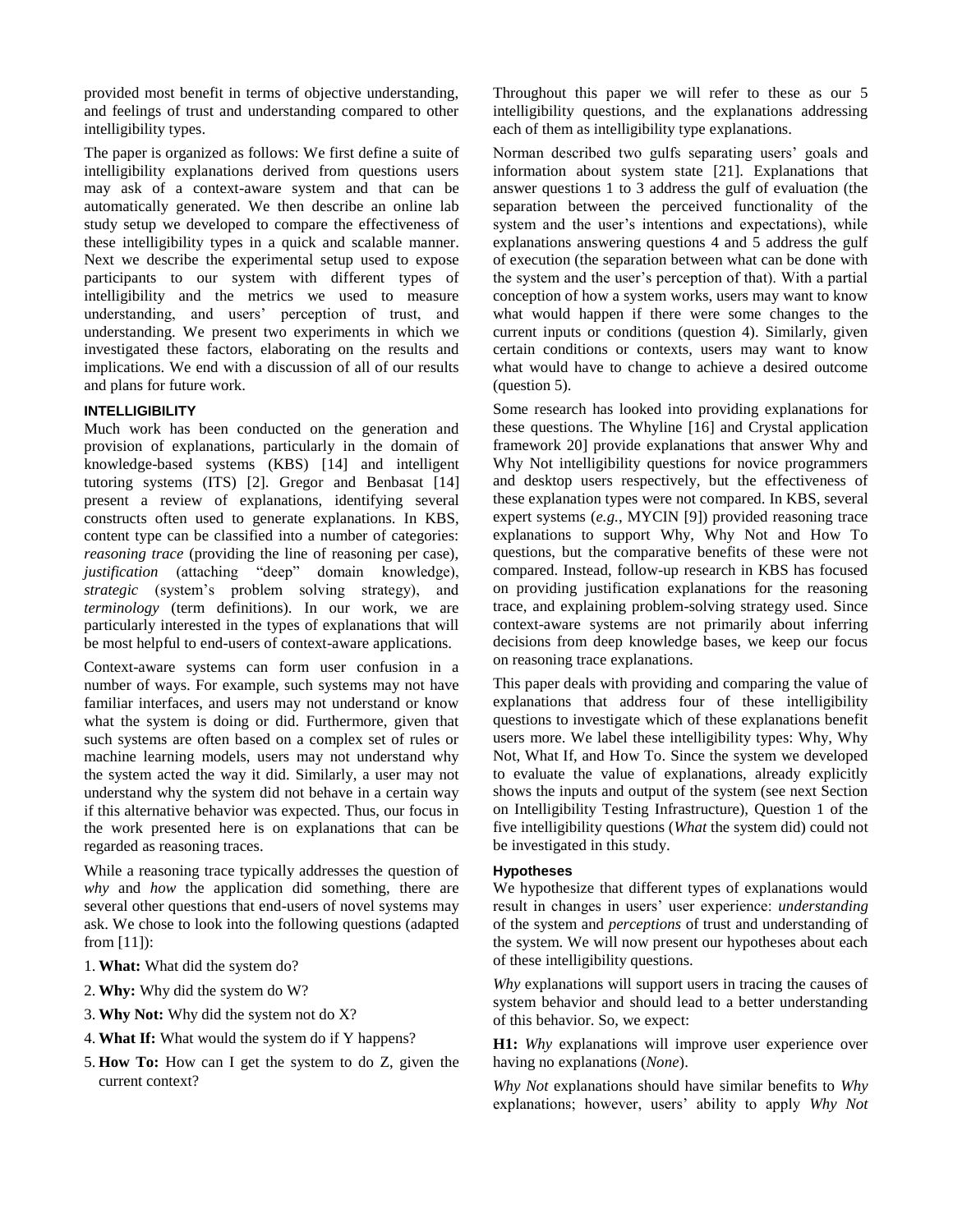explanations may not be as straightforward. There may be multiple reasons why a certain outcome did not happen; while a why explanation may be a single reasoning trace (or at least a small number of possible traces), a why not explanation is likely to contain multiple traces. Given this complexity, users would require more cognitive effort to understand how to apply the knowledge, and may do so poorly. As such, we expect:

**H2:** *Why Not* explanations will **(a)** improve user experience over having no explanations (*None*), but **(b)** will not perform as well as *Why* explanations.

Explanations for How To and What If questions would have to be interactive and dynamic, as they depend on example scenarios that users define themselves. Receiving these explanations should be better than receiving none at all. However, given that novice end-users are unlikely to be familiar with a novel system, they may choose poor examples to learn from, and learn less effectively than the Why explanations. So we expect:

**H3:** *How To* or *What If* explanations will **(a)** improve user experience over having no explanations (*None*), but **(b)** will not perform as well as *Why* explanations.

To test these hypotheses, we created a test-bed that allows simulating different types of intelligent systems and testing different explanation types. We describe this testing infrastructure next.

## **INTELLIGIBILITY TESTING INFRASTRUCTURE**

We developed a generalizable web interface that can be applied to various application domains to study the effect of the various mechanisms for providing intelligibility. Users interact with a schematic, functional *intelligible* system that could underlie a context-aware application: it accepts a set of inputs (*e.g.* Temperature, Humidity), and uses a model (for example, a decision-tree), to produce a single output (*e.g.*, Rain Likely, or Rain Unlikely). Users are shown different instances of inputs and outputs and can be given various forms of explanations (or no explanations) depending on what intelligibility type is being studied. To users who do not receive explanations, the system appears as a black box (only inputs and the output are visible).

This infrastructure allows us to efficiently and rapidly investigate different intelligibility factors in a controlled fashion and closely measure their effects; further, the online nature of the infrastructure allowed us to collect data from over two hundred participants. The design also has the advantage of being generalizable to a variety of different domains simply by relabeling its inputs and outputs to represent scenarios for those domains.

#### **System Implementation**

The web interface was developed using the Google Web Toolkit [13]. We leverage Amazon's Mechanical Turk infrastructure [\[1\]](#page-9-6) to recruit and manage participants and manage study payments by embedding our study interface in the Mechanical Turk task interface. Users found our study through the listings of *Human Intelligence Tasks*



#### **Figure 1. Screenshot of the interface for our intelligibility testing infrastructure.**

(HITs), and after accepting our HIT, they participated in the study and interacted with the system.

The user encounters several examples of system inputs and output (see Figure 1). He first sees the input values listed and has to click the "Execute" button so the system 'generates' the output. When he is done studying the example, he clicks the "Next Example" button to move on. Depending on the explanation condition the user is in, he may receive an explanation about the shown example (our system also supports explanations only being shown upon user request, or On Demand).

We modeled our testing infrastructure on typical sensorbased context-aware systems that make decisions based on the input values of multiple sensors. Many of these sensors produce numeric values and the applications change their behaviors based on threshold values of the sensors. For example, a physical activity recognition system could look at heart rate and walking pace. To keep our experiments and the task reasonably simple for participants we restricted the system to three input sensors that produce numeric values, we used inequality-based rules to define the output value, and constrained the output to belonging to one of two classes. In Experiment 1, for example, we defined two inequality rules that consider two inputs at a time (see Figure 2). Since we did not want the lack of domain knowledge (*e.g.*, that the body temperature can rise from 36.8 to 38.3°C when weight lifting) to affect users" understanding of the system, so the inputs use an arbitrary scale of integer values: Body Temperature from 1 to 10, and Heart Rate and Pace from 1 to 5.

As machine learning algorithms are popular in contextaware applications, our system also uses machine learning. Among the myriad of machine learning algorithms, decision trees and Naïve Bayes lend themselves to be more explainable and transparent, while others are black-box algorithms that are not readily interpretable (*e.g.*, Support Vector Machines and Neural Networks) [22]. We chose to



Prediction = "Not Exercising", otherwise

**Figure 2. Inequality-based rules for physical activity domain.**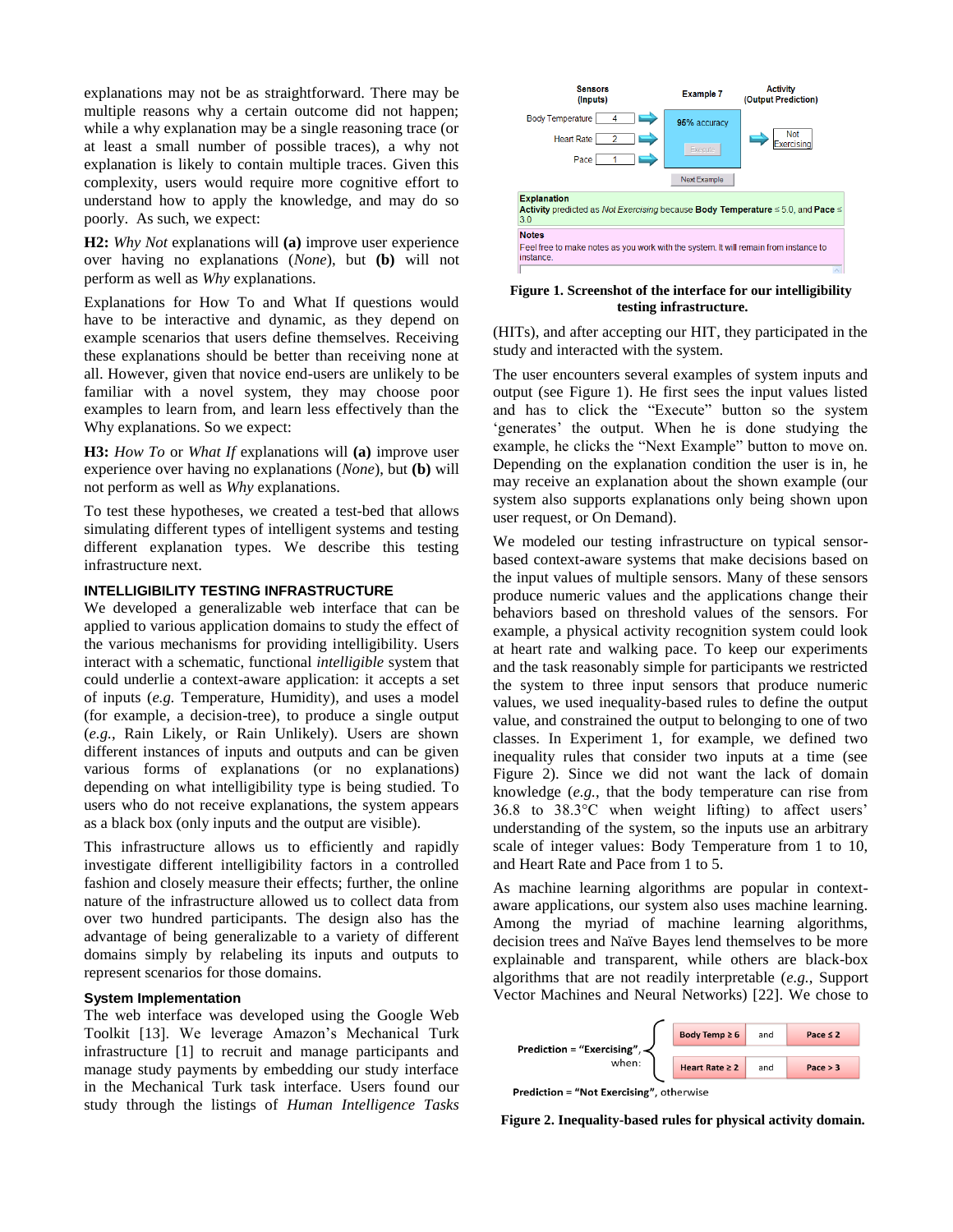start our investigation using the more simple decision trees with inequality rules because they are popular among context-aware systems (e.g. [5, 8]), and are easier to explain, especially to end-users who may not understand the probabilistic concepts that underlie Naïve Bayes algorithms. Using an implementation of the C4.5 Decision-Tree algorithm [27], our system learns the inequality rules from the complete dataset of inputs (250 instances from the permutations of all inputs) and outputs and models a decision tree (see Figure 3) that is used to determine the output value.

#### **Decision Tree Explanations**

While the decision tree is able to classify the output value given input values, we had to extend it to expose how the model is able to derive its output. The decision tree model lends itself nicely to providing explanations to the four intelligibility type questions. [Table 1](#page-3-0) describes how the explanations were implemented.

# **METHOD: EXPERIMENTS**

Given the different factors we wanted to investigate and the flexibility of our testing infrastructure, we were able to independently test different intelligibility elements in a series of experiments. We made the tradeoff of conducting controlled, yet simple, experiments with a large number of subjects that we could generalize from, over studying more realistic, yet more complex situations. We ran Experiment 1 to explore providing different types of intelligibility explanations (Why, Why Not, and the control condition with no explanations). The system was presented in the context of the domain of activity recognition of exercising as described above. However, due to participants' prior knowledge of the domain, our results were difficult to interpret. So, we decided to subsequently run experiments with an abstract domain. Experiment 2 compares explanations provided to address each of the four intelligibility type questions (Why, Why Not, How To, and What If) individually to investigate which are more effective in helping users gain an understanding of how our



**Figure 3. Visualization of the learned decision tree model used** 

intelligent system works compared to not having explanations (None). **in Experiment 2.**

## **Study Procedure**

Our study consists of four sections. The first section (Learning) allows participants to interact with and learn how the system works. Two subsequent sections test the participants" understanding of the system (Fill-in-the-Blanks Test and Reasoning Test), and a final section (Survey) that asks users to explain how the system works (to evaluate the degree to which participants have learned about the system"s logic) and to report their perceptions of the explanations and system in terms of understandability, trust and usefulness.

#### *Learning Section*

In the Learning section, participants are shown 24 examples with inputs and output values (see Figure 1). These examples were chosen from all possible input instances, to have an even distributed over all branches in the decision tree, and they appear in the same order to all participants. Examples were arranged in ascending order of Body Temperature, then of Heart Rate, then of Pace. Participants have to spend at least 8 seconds per example (controlled by disabling the Next Example button). Explanations are provided depending on the experimental condition. If participants receive explanations, they will receive them *automatically* when executing each example. It is important to note that explanations are only provided during the

Why: Walk the decision tree to trace a path of decision boundaries and values that match the instance being looked at. Return a list of inequalities that satisfies the decision trace of the instance (*e.g.*, "Output classified as Not Exercising, because Body Temperature≤5 and Pace  $\leq$ 3"; see Figure 2).

Why Not: Walk the whole tree initially to store in memory all the traces that can be made. Walk the tree to find the why-trace, and find differing boundary conditions on all other traces that return the alternative output. A why-not trace would contain the boundary conditions that match the why trace and boundary conditions where it is different (*e.g.*, "Output *not* classified as Exercising, because Pace≤3, but *not* Body Temperature>5"). A full Why Not explanation would return the differences for each trace that produces the alternative output. However, so as not to overwhelm the user, we use a heuristic to return the differences of just one why-not trace, the one with the fewest differences from the why trace. Note that while this technique is suitable for small trees, it is not scalable to large trees, and heuristics should be used to look at subsets of traces.

**How To:** Take user specified output value, and values of any inputs that were specified. Iterate through all traces of the tree to find traces that end with the specified output value and has branches that satisfy the specified input values. If any trace is found, it identifies the satisfying boundary conditions for the unspecified inputs and returns them. Note that if there is a trace, there will only be one, since an instance can only satisfy one trace in the tree. If there are no boundary conditions for the unspecified inputs, then these inputs can take any value. If no trace is found, then there are no values for the unspecified inputs, given values of the specified inputs, to produce the desired output value.

<span id="page-3-0"></span>What If: Take user's inputs and puts it through the model to classify the output. Return the output value, but since this is a simulation, do not take any action based on this output value.

**Table 1. Algorithms for generating different types of intelligibility explanations from a decision tree model.**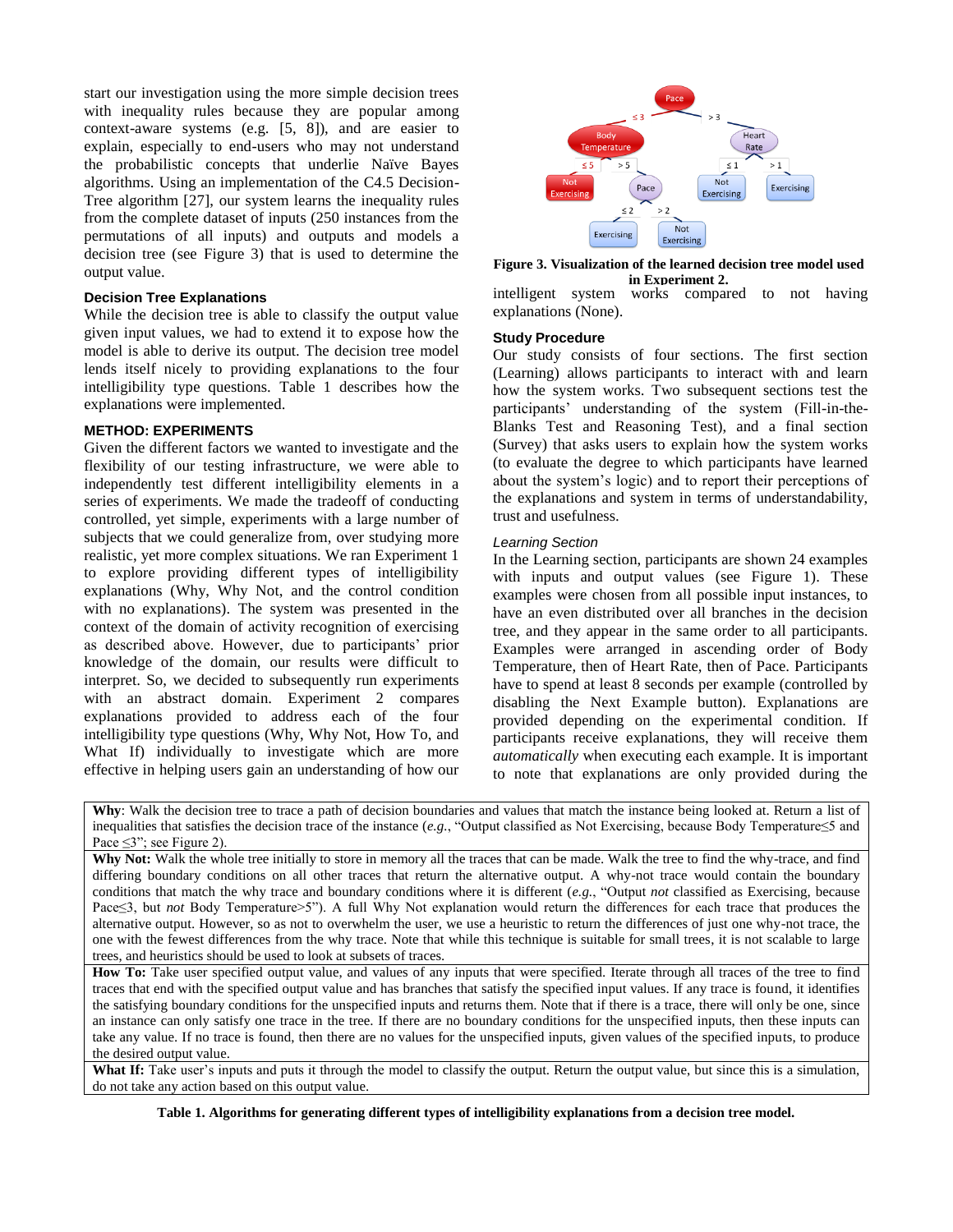Learning section. Participants are told that their task is to learn how the system works and are encouraged to take notes using a dedicated text box that persists throughout the Learning section. At the end of the Learning section, users are told to spend some time studying their notes as those are not available during the rest of the study.

### *Fill-in-the-Blanks Test Section*

This section tests users on their ability to accurately specify a valid set of inputs or output; they are given a single blank in one of the inputs or the output, and are given the rest of the inputs/output. There are 15 test cases, three with blank *Body Temperature*, three with blank *Heart Rate*, four with blank input *Pace*, and 5 with blank output. These test cases different from the earlier examples, and are randomly ordered, but in the same order for all participants. On seeing each test case, users have to fill in the missing input or output with a value that makes the test case correct. If an input is missing, they should provide a value that causes the given output value to be produced; if the output is missing, they provide a value that would be produced with the given input values. After providing the missing value, they are also asked to provide a reason for their response. Participants are not given any explanations during this test and, are not given the answer or told whether they are correct after they finish.

# *Reasoning Test Section*

This section shows users three complete examples, and, for each example, asked to give reasons why the output was generated, and why the alternative output was not. These test case examples are different from what users have encountered before, and are randomly ordered, but are in the same order for all participants. To see if improved understanding can lead to improved trust, users are also asked how much they trust that the output of the system is correct for each example. Participants are not given any explanations during the test and, are not given the answer after they finish.

#### *Survey Section*

The final Survey section is used to collect self-report information from users. Users provide a more detailed description of how they think the system works overall (*i.e.*, an elicitation of their mental models), and are asked several Likert-scale questions to obtain an understanding of how users feel about using our system, including whether they trusted and understood the system and explanations.

#### **Measures**

In order to see what types of intelligibility explanations would help users better understand the system, and whether this improved understanding would lead to better task performance, improved perception of the system, and improved trust in the system output, a number of measures were collected.

*Task performance* was measured in terms of task completion time, and the Fill-in-the-Blanks Test inputs and output answer correctness. Task completion time was

| Guess/Unintelligible   No reason given, guessed, or reason incoherent                       |
|---------------------------------------------------------------------------------------------|
| <b>Some Logic</b> Some math/logic rules, probability, or citing past<br>experience          |
| <b>Inequality</b> Correct Type of rules which are inequalities of inputs with fixed numbers |
| <b>Partially Correct</b> Some, but not all, of the correct rules, or extra ones             |
| <b>Fully correct</b>   All correct rules, with no extra unnecessary ones                    |

<span id="page-4-0"></span>**Table 2. Grading rubric for coding free-form reasons given by participants. Mental Models were coded using this same rubric.**

measured with two metrics: total learning time in the Learning section, and average time to complete each Fillin-the-Blanks Test question.

*User understanding* is measured by the correctness and detail of the reasons participants provide when they give their answers (in the Fill-in-the-Blanks Test), explain examples (in the Reasoning Test), or give an overall description of how the system works (mental model in the survey). The reasons given for each answer in the Fill-inthe-Blanks Test were coded using a rubric (see [Table 2\)](#page-4-0) to determine how much the participant understands about how the system works. Reasons are coded as Guess/Unintelligible if participants wrote they were guessing, did not write anything, or wrote something not interpretable. Reasons are graded as Some Logic if participants provided some rules or probability statement or cited past experience (*e.g.*, saying they saw something similar before) that were not inequalities with fixed numeric boundaries. This includes cases such as "Body Temperature>Heart Rate". Reasons are coded as Inequality if participants specified an inequality of at least one of the inputs with a fixed numeric boundary (*e.g.*, Body Temperature>7). Reasons are coded as Partially Correct if participants provided only one rule with the correct input, boundary value, and relation. Reasons are coded as Fully Correct if participants get only all the sufficient rules correct, and did not list any extra ones. Each reason was coded with only a single grade (*i.e.*, the highest appropriate grade).

There are two inequality rules (*e.g.*, Pace>3, and Heart Rate>1) for each test case or example, so answer reasons for the Fill-in-the-Blanks Test have two components. We measure how many of these components participants learn using three coding metrics that count (i) the number of inputs the participant mentions as relevant in the reasons, (ii) the number of correct rules described, and (iii) the number of extraneous rules mentioned (0 or 1).

The reasons for the why and why not questions that participants provided in the Reasoning Test were coded using a rubric similar to Table 1. We also recorded, on a five-point Likert-scale the participant"s level of *trust* of the correctness of the outputs for each example in the Reasoning Test.

In the survey, we asked participants to describe their overall *understanding* of how the system works. This mental model understanding is coded in a similar manner to why reasons, but not applied to specific examples.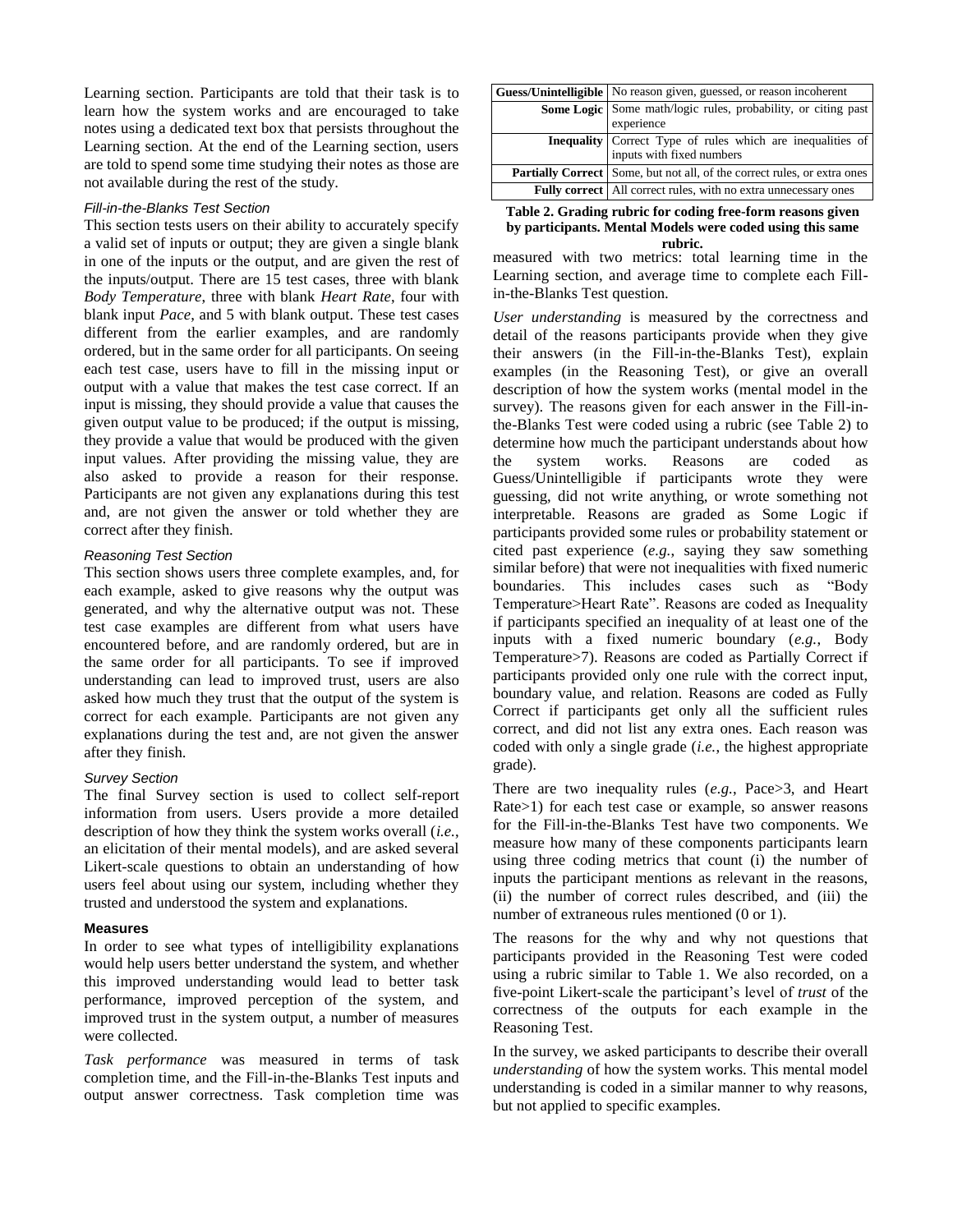We did a factor analysis on the 16 Likert-scale questions of system and explanation *perceptions* in the survey and derived 6 factors. 10 questions on the system are grouped into 3 factors: Understood System, Found System Confusing, Liked System/Found it useful. 6 questions on explanations are grouped into 3 factors: Explanations Difficult, Explanations Useful, Understood Explanations.

### **EXPERIMENT 1**

Our first experiment focused on providing answers to hypotheses H1, and H2; whether Why explanations would lead to improved user understanding, trust, perception, and performance more than having no explanations, and H2 regarding providing Why Not explanations being better than no explanations, but not as good as Why explanations. We chose the domain of activity recognition of exercise, which users would have a reasonable understanding of. Mapping to the generalized abstract system described earlier, the system takes on the role of a wearable device that can measure the wearer"s Body Temperature, Heart Rate, and walking/running Pace, and classify whether the wearer is exercising or not (Figure 2). The first rule can be satisfied during strength training (*e.g.*, weight lifting) that does not require much walking about, but can raise body temperature, while the second rule can be satisfied by running.

Participants in the no explanation (None) condition did not receive any explanations, and could only execute each example and move on. Participants in the Why condition receive Why explanations automatically along with the output value when they execute each example by clicking the "Execute" button. Participants in the Why Not condition receive a Why Not explanation in place of a Why explanation.

#### **Participants**

53 participants were recruited. There were 18 participants in the None condition, 18 in the Why condition, and 17 in the Why Not condition. 39 of the participants completed the demographics survey showing 20 were female and 19 males with ages ranging from 18 to 57 (M=29.8), and education levels ranging from less than high school to post-graduate degrees. We removed from the analysis any responses of participants who took fewer than 15 minutes (one participant in the None condition) or longer than 50 minutes to complete the four sections. This was done to filter out participants who just click through the steps without thinking, and to leave out participants who may be distracted while performing the task and take too long. On average, participants took 34 minutes to complete the study. Participants were each given \$3 for completing the study (\$1 base and a \$2 bonus to motivate performance). A further \$2 was offered to a few participants who participated in interviews conducted soon (up to a few days) after completing the task.

#### **Results**

To analyze participants" ability to apply their understanding, the number of correct answers per



**Figure 4. Participants receiving explanations (in the Learning section) answered significantly more questions correctly in the Fill-in-the-Blanks section.**



**Figure 5. Percent of reasons coded as** *Inequality***,** *Partially Correct***, or** *Fully Correct* **in the Reasoning Test section.**

participant was summed and a Tukey HSD pair-wise test was performed. The number of correct answers was the dependent measure. The analysis showed significant differences in accuracy between intelligibility types (F[2,84]=8.85, p<.001; see Figure 4). To analyze participants" ability to formalize their understanding, their reasons were coded using the rubric in Table 1 and dummy variables were generated indicating: Inequality or better (0 or 1), Partially or Fully Correct (0 or 1), and Fully Correct (0 or 1). The analyses were done with the reason coding as the dependent measure and with condition as a fixed effect. Participants were modeled as a random effect and nested within condition. A Tukey HSD pair-wise test of the occurrences of each coded score shows that providing explanations leads to more correct answers than not providing any (contrast of None with Why and Why Not: F[1,50]=15.1, p $<0.001$ ). However, there was no significant difference in the number of correct answers between Why and Why Not type explanations.

Using the grading rubric in [Table 1](#page-3-0) on the Why reasons provided in the Fill-in-the-Blanks Test, we found that participants in the Why and Why Not conditions were able to produce more Partially Correct reasons compared to those in the None condition  $(F[1,50]=27.4, p<0.01)$  (see Figure 5). Participants in the Why condition produced more Fully Correct reasons compared to None and Why Not  $(F[1,50]=10.8, p<0.002)$ . There were no significant differences between Why and Why Not. A similar pattern was found in the Reasoning Test section Participants in the Why condition had a higher level of trust than those in None (F[1,49]=8.98, p<.005), while those in the Why Not condition did not. The survey measures on overall mental model or perceptions of the system and explanations did not reveal significant differences.

#### **Discussion and Implications**

The generally poor trust in the system could be due to occasional examples that follow the system rules, but may not be "natural" (*e.g.*, high Body Temperature and low pace predicted as "Not Exercising"). The answer and reason results indicated that providing explanations lead to better understanding and trust of the system with less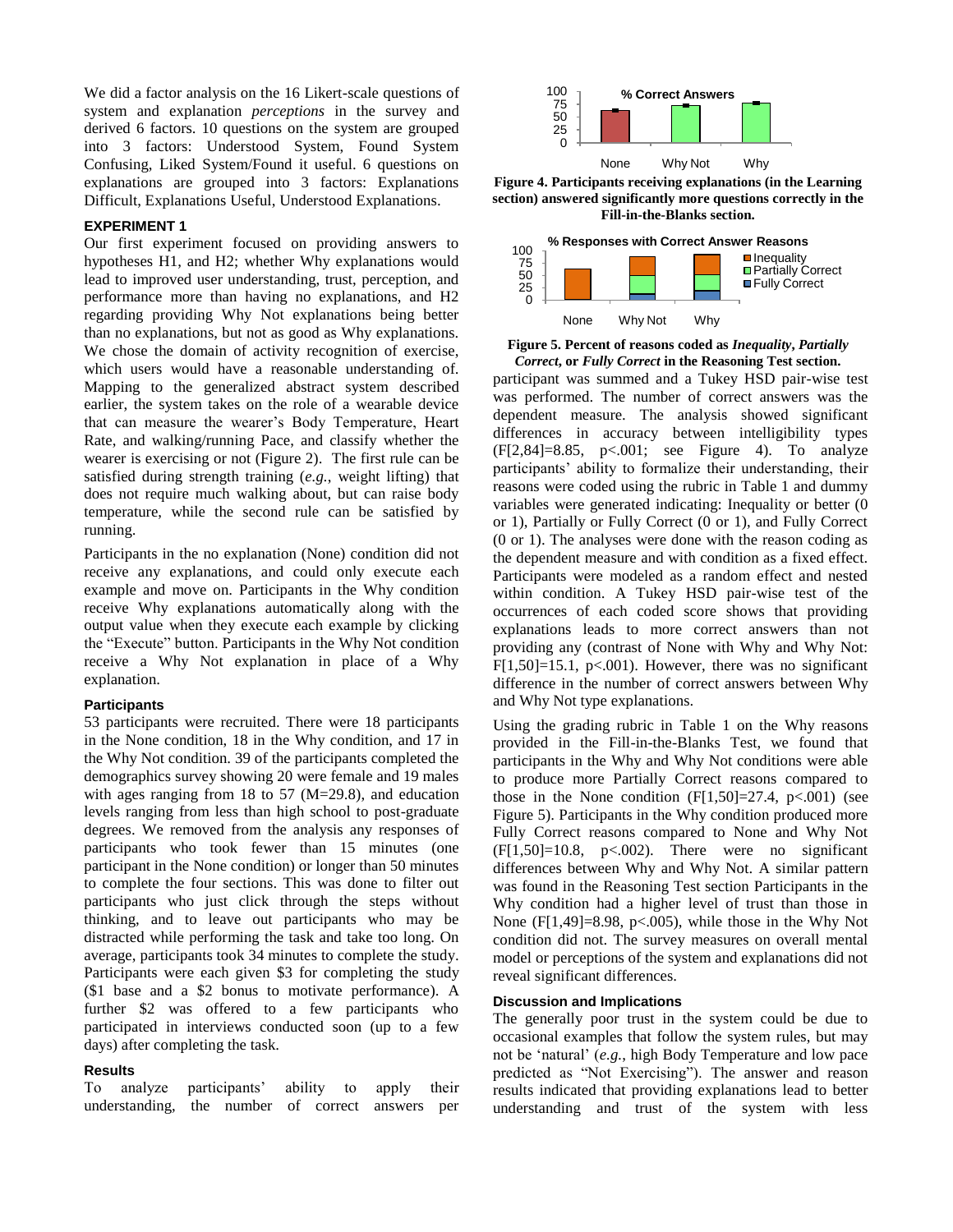

#### **Figure 6. Participants in the What If condition view this facility. They enter values for the inputs A, B, and C, and the system simulates what the output would be.**



## **Figure 7. Participants in the How To condition view this facility. They specify two of the input values and an output value, and the system responds with the possible values of the remaining input.**

disagreement about the system output. However, in their provided why reasons, several participants alluded to the domain of physical activity and physiology to explain how the inputs (Body Temperature, Heart Rate, and Pace) should relate to whether the device wearer was "Exercising" (*e.g.*, *"moving & high [body temperature], looks like running so I upped the [heart rate]"*). Furthermore, most responses specified the inputs as "high" or "low" rather than specifying numeric boundaries (*e.g.*, *"heart rate is low, so must be a high pace along with high body temperature to predict exercising"*). This suggests that having prior knowledge would lessen participants' effort to be precise about their understanding. To mitigate the effects of prior knowledge, and to support more generalizability to other domains, we decided to anonymize the inputs and outputs with an abstract system.

# **EXPERIMENT 2: INTELLIGIBILITY TYPE**

Our second experiment focused on comparing the effectiveness of different explanations types for each of the 4 intelligibility questions. Using the algorithms described in Table 1, we isolate these explanations for each condition.

# **Method**

This experiment followed the procedure of Experiment 1. For the None, Why, and Why Not conditions, participants see the same interface as in Experiment 1, but with the inputs obfuscated as *A*, *B*, and *C*, and the output values relabeled to *a* and *b*.

Participants in the What If condition receive a What If interaction facility (see Figure 6) instead of an explanation to let them see the output given their choice of inputs. Participants in the How To condition received an interactive

facility (see Figure 7) to determine how to get the system to produce a chosen output value. To control for the number of examples encountered, participants in the What If and How To conditions only get 12 complete examples (the even-numbered examples of other conditions), and can invoke their respective intelligibility facilities 12 times to see a total of 24 examples (similar to the other conditions). For each condition, the explanations or explanation facilities will always appear as each example is executed.

# **Participants**

158 participants were recruited. There were 26-37 participants in each of the 5 conditions: None (n=31); Why  $(n=30)$ ; Why Not  $(n=31)$ ; How To  $(n=29)$ ; What If  $(n=37)$ . 115 participants completed the demographics survey. 65 were female, ages ranged from 18 to 72 (M=31.9), and education levels ranged from less than high school to postgraduate degrees. On average, participants took 33 minutes to complete the study (similar to Experiment 1, they were required to complete the study within 15 to 50 minutes). Compensation was identical to Experiment 1.

# **Results**

We analyzed the results by using the Tukey HSD pairwise test, looking for differences between groups for our previously described metrics. Compared to participants in the None, What If and How To conditions, participants in the Why and Why Not conditions had *more correct* answers in the Fill-in-the-Blanks tests (see Figure 8), provided *better reasons* (see Figures 9 and 10), and reported having a *better understanding* of the system (see Figure 11a). Participants in the Why and Why Not conditions had an accuracy of 80.0% and 74.2%, respectively, compared to 61.7% for the None condition  $(F[1,152] = 51.6, p < 0.001;$  see Figure 8). More of their answer reasons were coded as at least Inequality type rules (Inequality: F[1,153]=198, p<.001), Partially Correct (F[1,153]=195, p<.001) and Fully Correct  $(F[1,153] = 108, p<.001)$  (see Figure 9). Finally, the self-reports of understanding for Why and Why Not were 3.14 and 2.79, respectively (see Figure 11a).

Participants in the Why condition further distinguished themselves from Why Not by giving more Fully Correct reasons (contrast of Why with Why Not: F[1,153]=23.2, p<.001), and trusting the system output more (contrast of Why with None:  $F[1,153] = 8.26$ , p<.001 vs. contrast of Why Not with None: p=n.s.) with means of 3.26, 3.0 and 2.46 for Why, Why Not and None, respectively (see Figure 11b). However, these participants also took the longest to answer each Fill-in-the-Blanks test case (M=26.3 seconds, compared to M=22.0 and M=17.0 for Why Not and None, respectively) (contrast of Why with None: F[1,145]=9.32, p<.003 vs. contrast of Why Not with None: p=n.s.).

Surprisingly, participants in the Why Not condition were *not* statistically better at providing Why Not reasons than Why reasons. While participants in the What If condition were indistinguishable from those in the None condition across all of our metrics, we did find that participants in the How To condition were able to understand the types of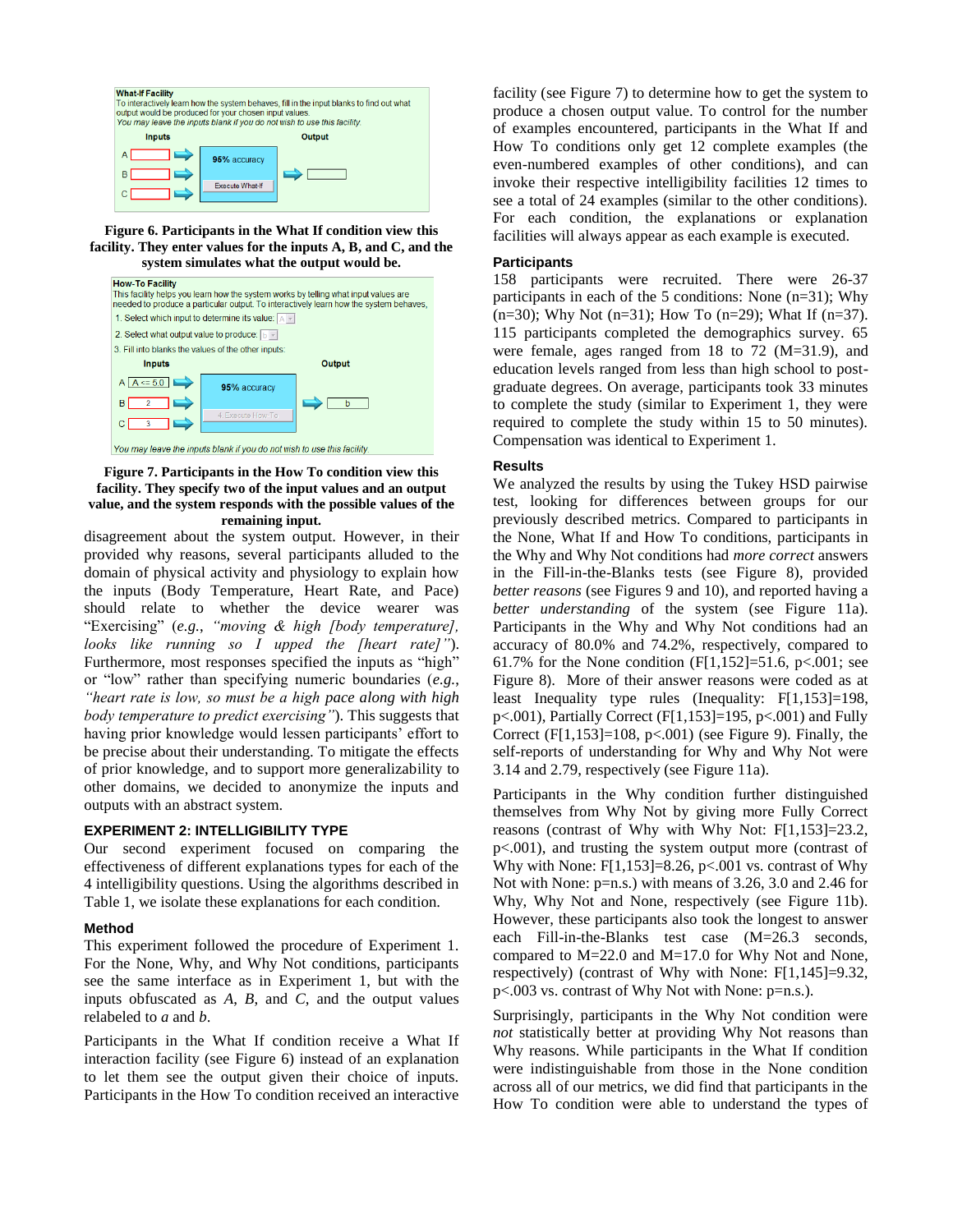rules used in the system better than participants in the None condition (answer reasons coded as Inequality or better: F[1,153]=15.6, p<.001).

Surprisingly, participants in the Why Not condition were *not* statistically better at providing Why Not reasons than Why reasons. While participants in the What If condition were indistinguishable from those in the None condition across all of our metrics, we did find that participants in the How To condition were able to understand the types of rules used in the system better than participants in the None condition (answer reasons coded as Inequality or better:  $F[1,153] = 15.6, p < .001$ .

To identify why participants in the Why Not condition understood less about the rules than Why, we coded the quality of answer reasons on the number of inputs and rules mentioned. Participants in the Why condition provided more correct rules (M=1.19 *vs.* M=0.79; F[1,59]=6.16, p<.02) and fewer extraneous rules (M=0.11 *vs.* M=0.23; F[1,59]=8.276, p<.006) than Why Not.

# **Discussion and Implications**

The results in Experiment 2 validate those in Experiment 1 with a more generalized abstract domain, while not suffering from confounds due to prior domain knowledge. The Why and Why Not explanations improved participants' understanding, increased their trust in the system, and their task performance. Examining the user reasons, we found that automatically generated Why explanations allowed users to more precisely understand how the system functions for individual instances compared to Why Not explanations. This is in spite of the Why Not explanations being logically equivalent to Why explanations since flipping the *not*'s in the former can derive the latter. Moreover, we found that the Why Not participants tended to provide fewer correct rules (more participants could only provide one correct rule instead of two) for the answer reason, or provide extraneous inputs and rules that the system did not consider for the respective test cases, as compared to the Why participants. These indicate that Why Not participants tended to learn only part of the reasoning trace, and did not associate the two rules together, but treated them separately. This failure in rule conjunction could be due to the inclusion of negative wording (*i.e.* "but" and "not") in the Why Not explanation. The mental effort to understand the Why Not explanation and create such a rule conjunction is certainly more than those in the Why condition had to expend, which could explain the differences we observed.

Neither the How To nor What If explanations showed much benefit over not having explanations. Participants receiving What If explanations did not optimize their selection of examples, with some users even selecting input values out of range (*e.g.*, A=100). Given the abstract and mathematical nature of the experimental setup, without any reasoning trace (unlike Why, Why Not, How To), almost none of these participants proposed inequality rules as reasons, similar to those in the None condition. However, as with the



**Figure 8. Percent of correct answers in the Fill-in-the-Blanks test section, by condition. Different colors (left three vs. right two) indicate statistically significant differences.** None What If How To Why Not Why



**Figure 9. Percent of reasons coded as** *Inequality***,** *Partially Correct***, or** *Fully Correct* **in the Fill-in-the-Blanks Test section for each condition.**



**Figure 10. Overall understanding of the system was similar to the understanding in-situ of individual examples, but responses were less precise (fewer correct descriptions).** 



**Figure 11. Self-reports of (a) understanding and (b) trust, by condition. Different colors indicate significant differences.**

effect of domain knowledge (in Experiment 1), participants who did not receive reasoning traces did consider the inequality rules, but just not correctly (see Figure 9).

Our results suggest that developers should provide Why explanations as the primary form of explanation and Why Not as a secondary form, if provided. Our results may suggest the ineffectiveness of How To and What If explanations, but these intelligibility types may be more useful for other types of tasks, particularly those relating to figuring out how to *execute* certain system functionality, rather than interpreting or *evaluating*.

## **GENERAL DISCUSSION**

We now discuss the findings of our two experiments and their implications for real world context-aware systems.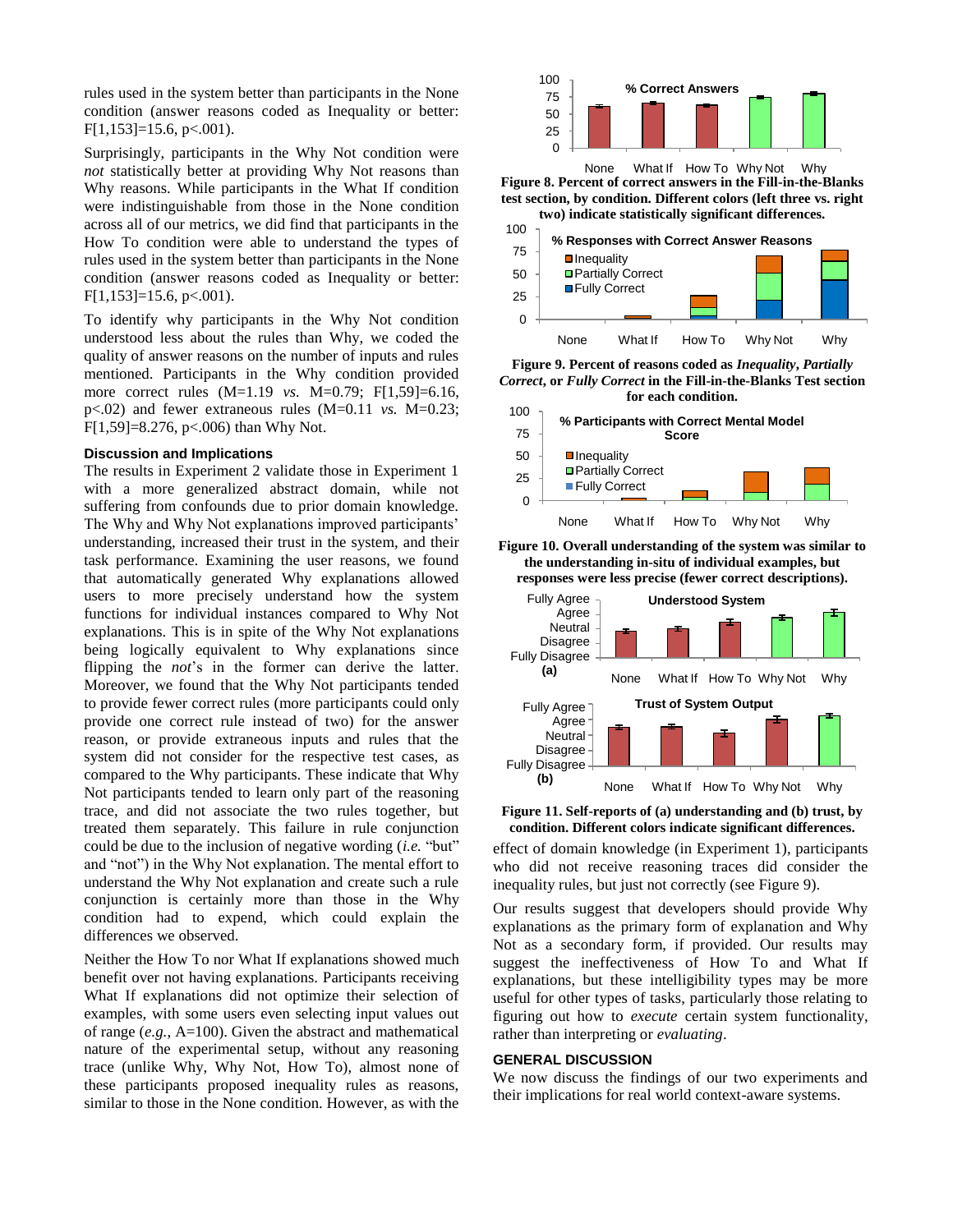#### **Impact of Prior Knowledge**

We found in Experiment 1 that participants formed less accurate and precise mental models of the system, compared to those in Experiment 2. This could be due to participants applying their prior knowledge of exercising to understanding how the system works and not paying careful attention to the explanations, as evidenced by the reasons they provided. This persistence of mental model was also shown in [24] where participants received explanations, over time, of how an interruptibility system worked. As many real context-aware applications are based on common everyday activities, users may have strong prior knowledge of the domains although weak understanding of the applications, and may also not diligently learn from the provided explanations. One way to address this could be to learn from the knowledge-based systems community, and provide deeper *justification* [14] explanations to help users understand why the system behavior may be different from typical everyday understanding. To support users that may not have this prior knowledge, perhaps explanations that provide this knowledge can be used.

### **From the Lab to the Real World**

Our intelligibility experiments form a necessary first step in exploring this rich area, but they differ from real applications in that users would have different goals when asking either of the intelligibility type questions. In reality, users would ask Why questions when they lack an understanding of how the application works, but Why Not questions when they expect certain results that the application did not produce. This distinction in user expectations and goals was not present in our lab study. Thus, even if Why Not explanations are found to be less effective than Why explanations for real systems, users may prefer Why Not explanations to bridge gaps in their understanding and improve trust and acceptance.

In order to investigate how our findings can be applied in a real-world setting, we are currently developing a contextaware extension for the AOL Instant Messenger (AIM) that uses predictions of buddy responsiveness to instant messages (based on [\[5\]](#page-9-7)). In a forthcoming longitudinal deployment we plan to investigate how explanations affect usability and acceptability.

## **Implications for Context-Aware Applications**

While our intelligibility test infrastructure has some characteristics of context-aware systems, real context-aware applications are more complex and several issues would have to be handled regarding the provision of intelligibility type explanations. Firstly, applications that use decision tree models tend to have much larger trees learned from possibly hundreds of features, and it would not be scalable to generate explanations from them. For example, a tree of depth 13 could lead to the Why traces that have over 10 inequality relations. The explanations returned would be too long for users to assimilate and remember. One way to deal with the larger tree size is to just provide subsets of reasons in the explanations. For example, the Why trace could just provide the top 5 inequality relations ranked by how much each relation affects the prediction accuracy. Providing subsets of explanations would provide users with only partial understanding of each application behavior instance, and users may have to interact with the system longer before understanding the system better. One way to reduce overall learning time may be to start new users with higherdetail explanations, then progress to less detail the more they interact with the system.

While our setup dealt with decision tree learners, the Naïve Bayes classifier is another popular learner used in contextaware applications. Even though they are not as intuitive as decision trees, Naïve Bayes models can be interpretable, and there are several visualizations to explain them (*e.g.*, nomograms [7]). However, some learners (*e.g.*, Support Vector Machines, Neural Networks) are considered blackboxes and are not inherently interpretable. Fortunately, there have been some attempts to make them explainable using decision trees or rules (*e.g.*, [\[3\]](#page-9-8)). We can then use the same techniques to provide explanations for systems based on decision tree models.

Another issue with real systems is that users may not like to receive explanations *all the time*, but *on demand* instead, because the former may be too obtrusive. We would like to run a future study to compare if users can still benefit sufficiently from explanations if they get to choose when and how often they can receive explanations, and if explicit effort in asking for explanations can improve learning.

Our results suggest the effectiveness and importance of providing Why and Why Not explanations over How To and What If. The former two deal with Norman"s gulf of evaluation, while the latter two deal with the gulf of execution [\[21\]](#page-9-9). While we feel that this dichotomy should remain true for informative context-aware systems (*e.g.*, applications to determine interruptibility of others to inform onlookers [\[5,](#page-9-7) [24\]](#page-9-10)), systems that are more pro-active (*e.g.*, applications that send notifications based on the user"s interruptibility) may benefit more with the How To and What If explanations. With those explanations, users would be better informed of how they can carry out their tasks.

# **FUTURE WORK**

The design of the generalized web-based intelligibility system lends itself to be easily modified to investigate other factors for providing explanations. We are interested in investigating the effects of varying the number of times participants receive explanations and whether the benefits would plateau or drop after a certain amount. For on demand invocations of explanations, we are interested in exploring how user behavior and perceptions change when varying the cost of asking for explanations, or the cost of the user making mistakes during task performance. Given that our results suggest that Why explanations are more effective than Why Not, we would like to investigate whether users would also prefer Why explanations over Why Not, in a within-subject study. Furthermore, though our results do not show the effectiveness of How To and